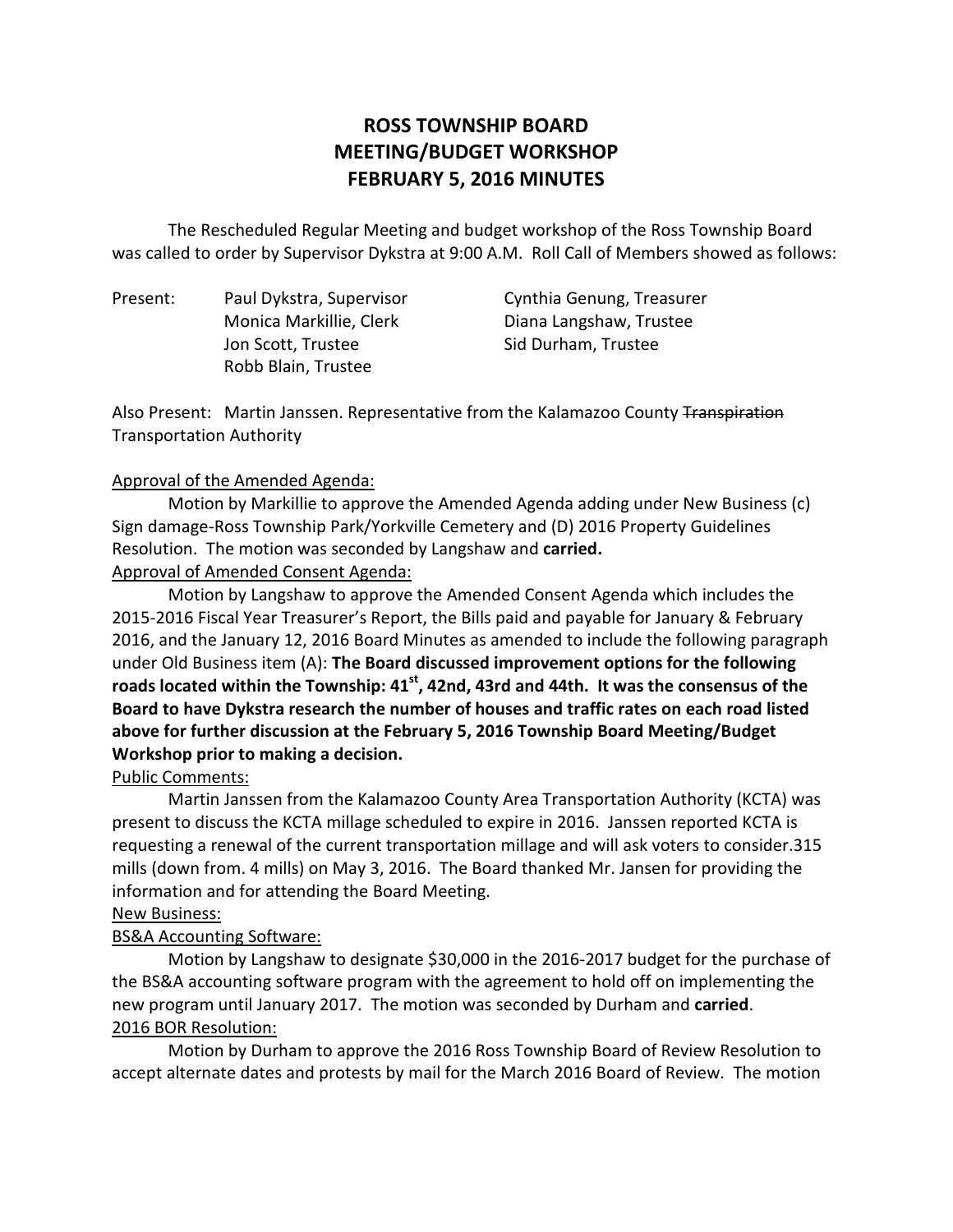was seconded by Langshaw. Roll Call Vote showed: Durham-aye, Langshaw-aye, Markillie-aye, - Dykstra-aye, Genung-aye and Blain-aye. The motion **carried with all ayes**. Sign Damage-Ross Township Park/Yorkville Cemetery: -

 Dykstra reported the Ross Township Park sign and the historic iron sign at the Yorkville Cemetery were both damaged. He added the damaged signs were likely caused by vehicles. Dykstra stated he has requested estimates from the Sign Shop and Sign Center to have the Park sign replaced noting it was a total loss. Additionally, Dykstra stated he has requested a bid from Jameison Fabrication to have the Cemetery sign repaired. Dykstra stated he has not yet received the estimates but was informed the cost to repair the Cemetery sign would be approximately \$3,750. Dykstra stated he is planning to consult with the Township's Insurance Agent to inquire about filing a claim for the damaged signs. It was the consensus of the Board to postpone this item until the March Board meeting when more information is available. 2016 Property Guidelines Resolution:

 Motion by Durham to approve the 2016 Property Guidelines Resolution for tax year 2016. The motion was seconded by Langshaw. Roll Call vote showed: Durham-aye, Langshaw- aye, Markillie-aye, Dykstra-aye, Genung-aye and Blain-aye. The motion **carried with all ayes.**  Old Business:

#### Approval of 2016 Road Projects:

 funds, specifically raising funds for the failed roads within the Township. It was noted the approximate cost to improve ½ mile of road requiring total reconstruction is \$150,000. It was the consensus of the Board to consider a Township wide road assessment and a millage proposal as potential methods for increasing funding for road projects. Genung noted the topic of roads is one of the items included in the Resident Survey and suggested the Board postpone making a decision regarding any funding options until the results from the survey have been submitted for review. The Board discussed proposed road projects for 2016 and considered options for raising

 Motion by Genung to approve the following 2016 road projects: Heights Drive which includes HMA wedging and chip seal treatment in the amount of \$22,495.00 and 42nd St. from M-89 extending north (approx.) ½ mile for the amount of 150,000.00. Included in the motion is the agreement to consider a road millage and a Road assessment once the results of the survey have been reviewed. The motion was seconded by Markillie and **carried**. New Building-Fire Station Township Hall:

 Dykstra provided a packet to the Board that included a financial overview of the proposed Township Fire Station and building project. Financing proposals submitted by Hastings City Bank, Chemical Bank and Mercantile Bank were included in the packet along with Non-Contractor items estimates and Construction updates.

 Dykstra reported the total approved project cost is \$1,482,000 and the current cash total in the Building fund is approximately \$701,000.00. Additionally, Dykstra reported the financial proposal includes a down payment in the amount of \$600,000 and the proposed amount to be financed as \$882,000. The Board reviewed the bank proposals.

 Motion by Durham to approve the proposal submitted by Hastings City bank for a financed amount of \$882.00 **\$882,000** for a 10 year term at a 2.51% interest rate. The motion was seconded by Scott. Roll Call vote showed: Langshaw-aye, Markillie-aye, Dykstra-aye, Genung-aye, Blain-aye, Scott-aye and Durham-aye, the **motion carried with all ayes**.